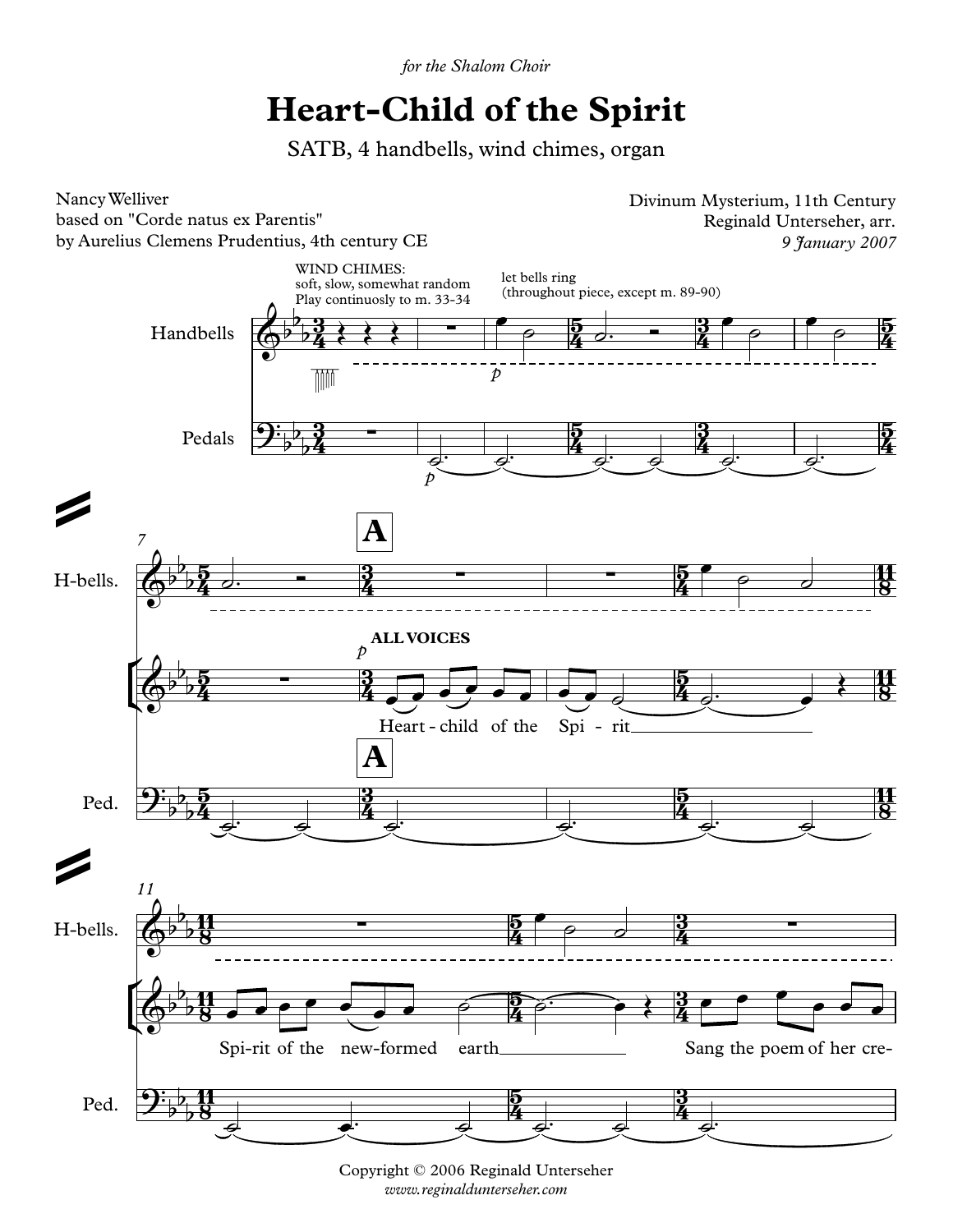





2

=

=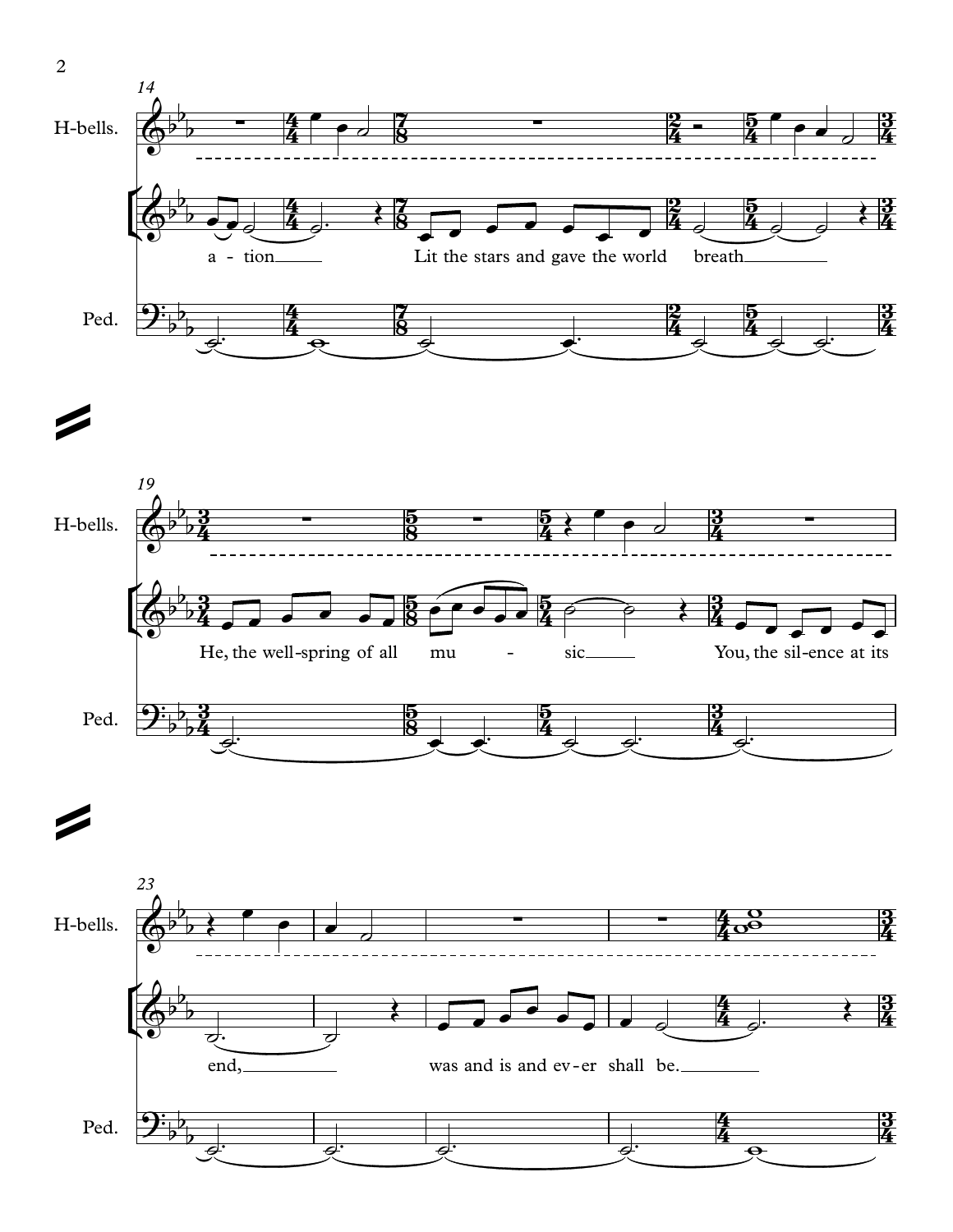



=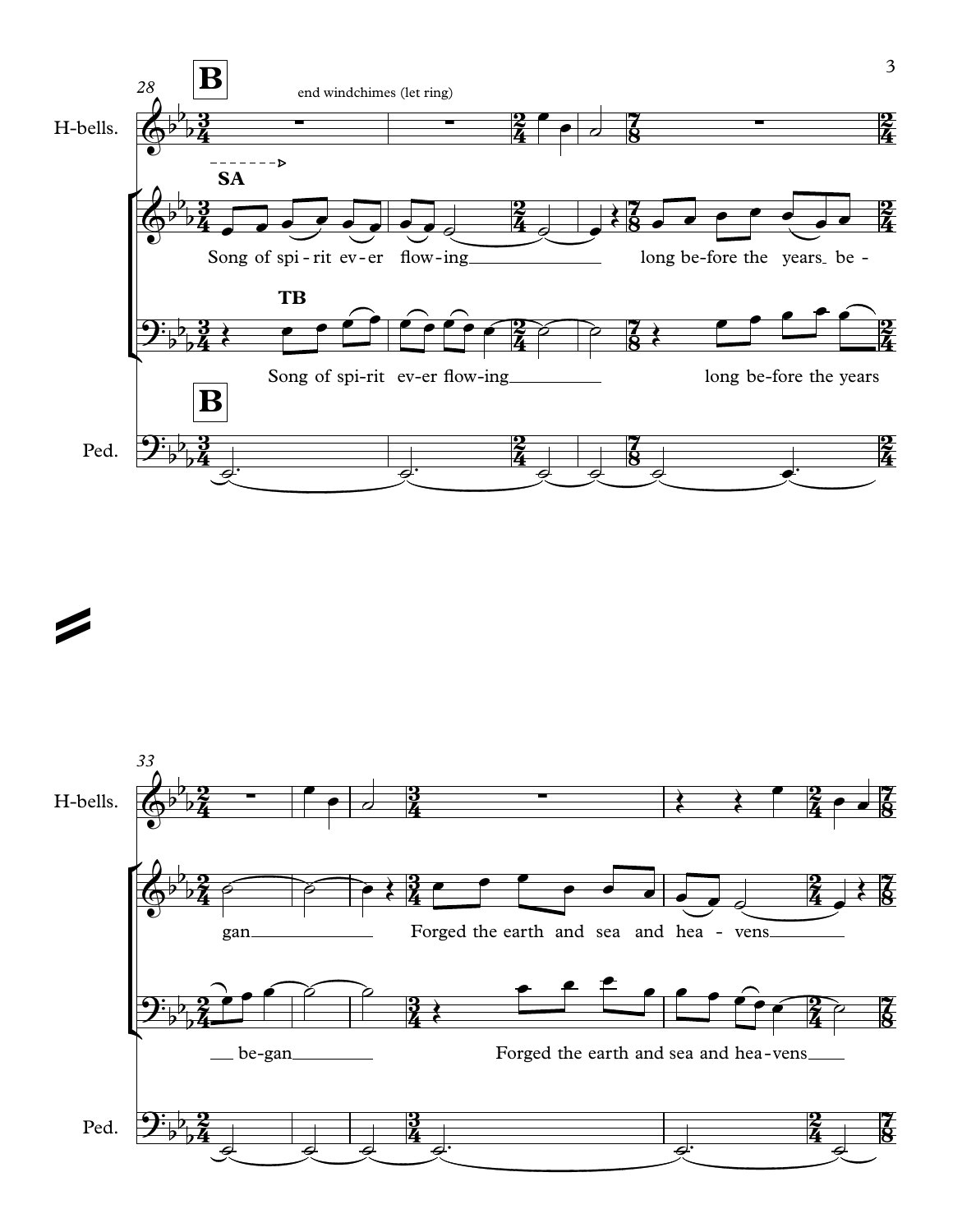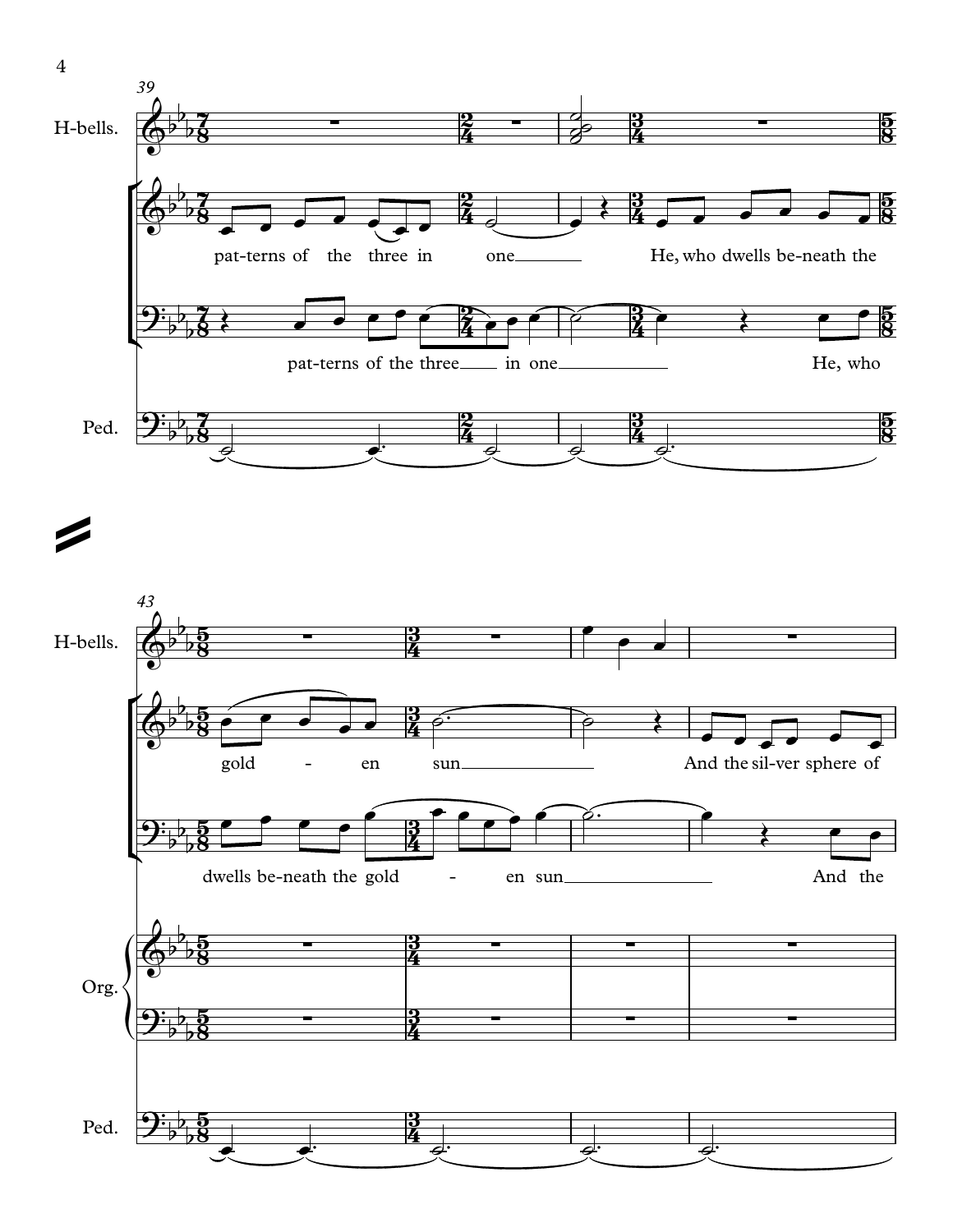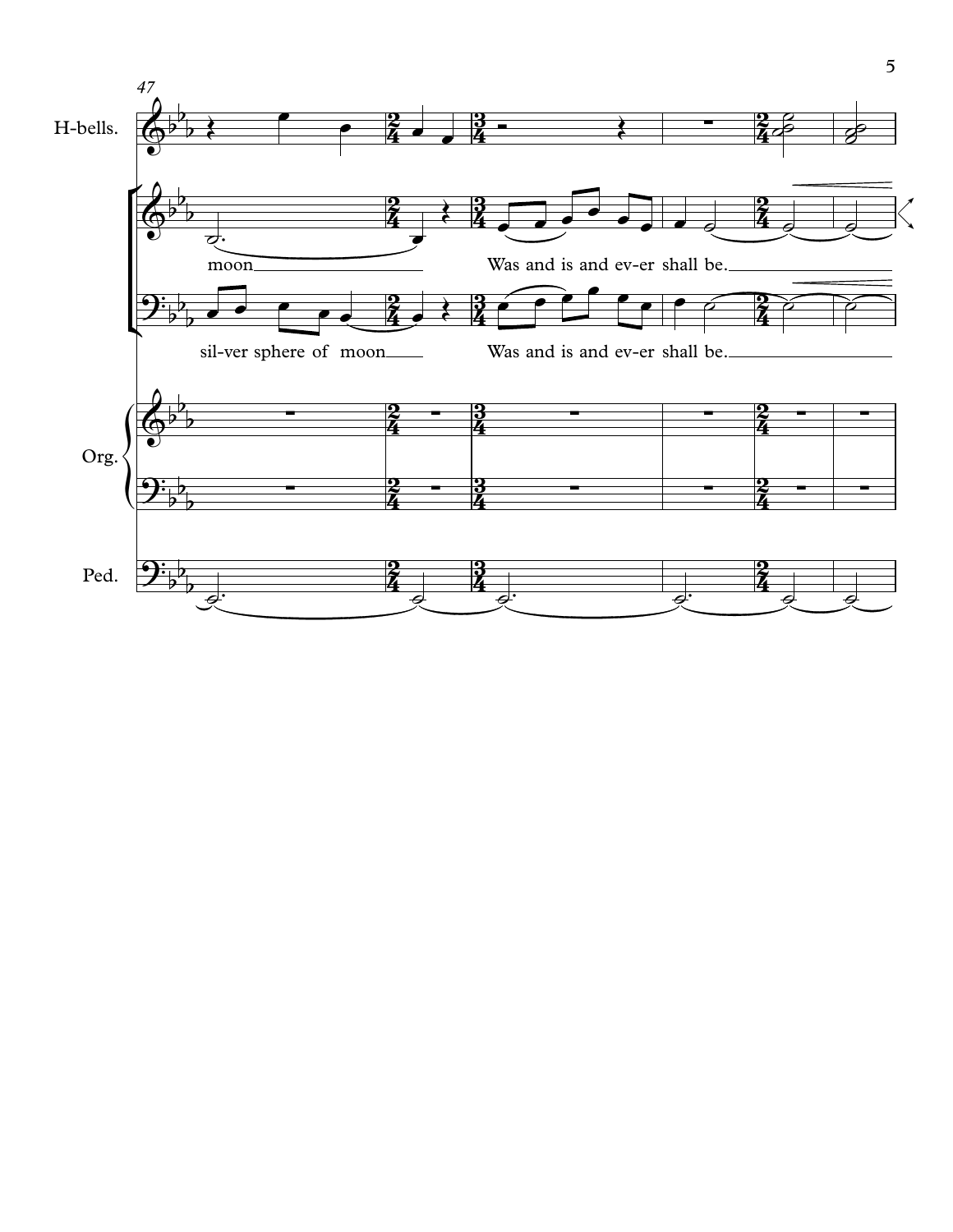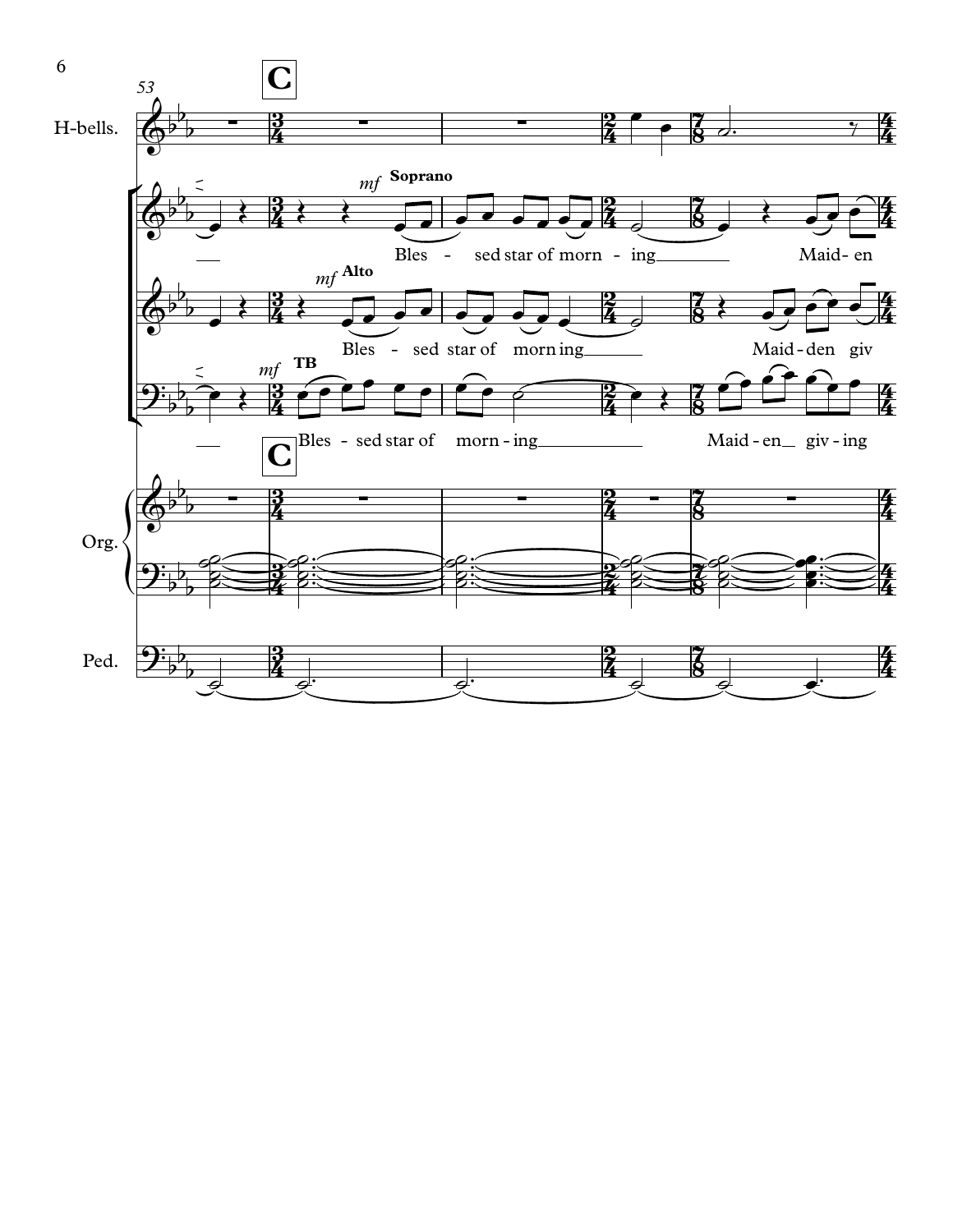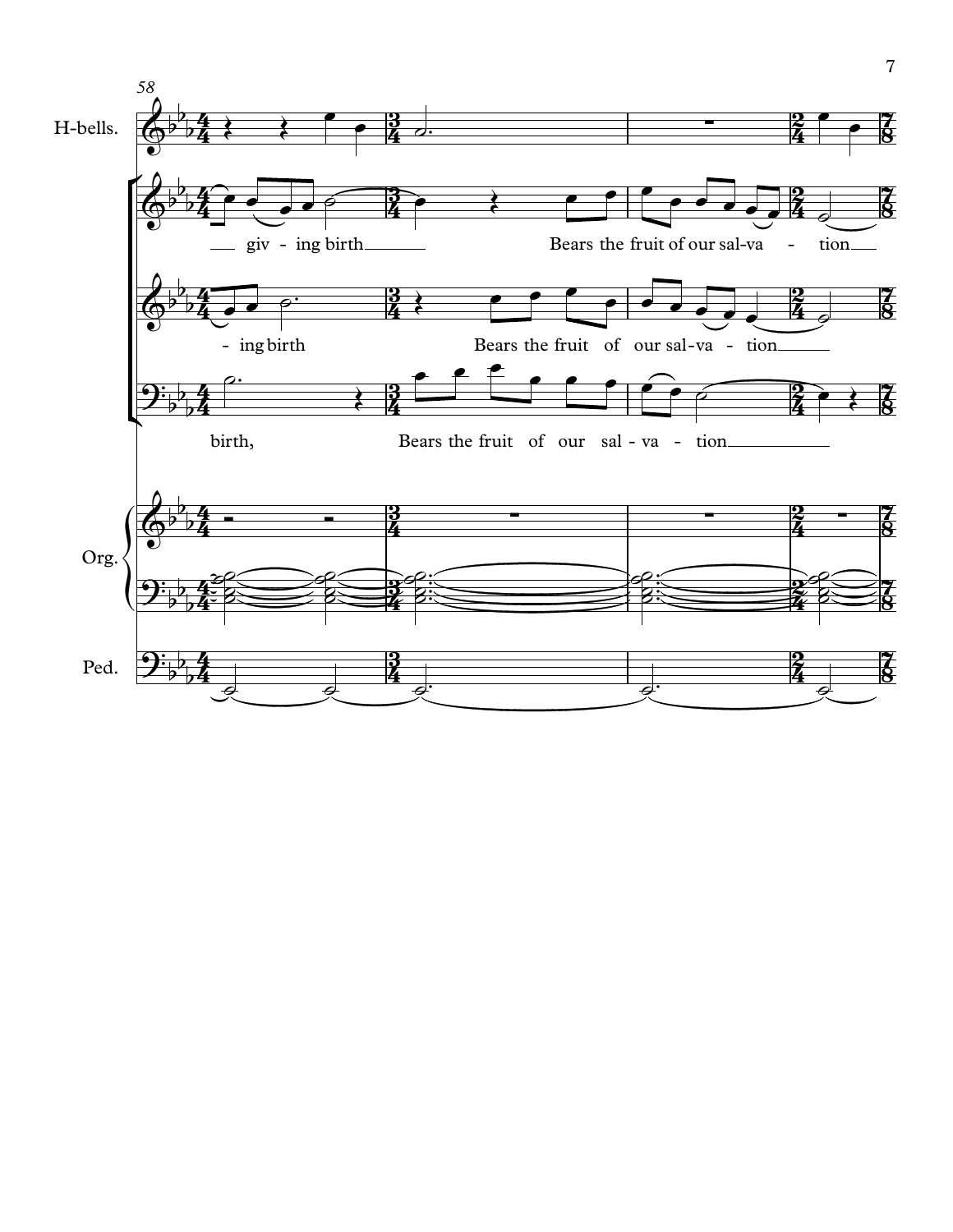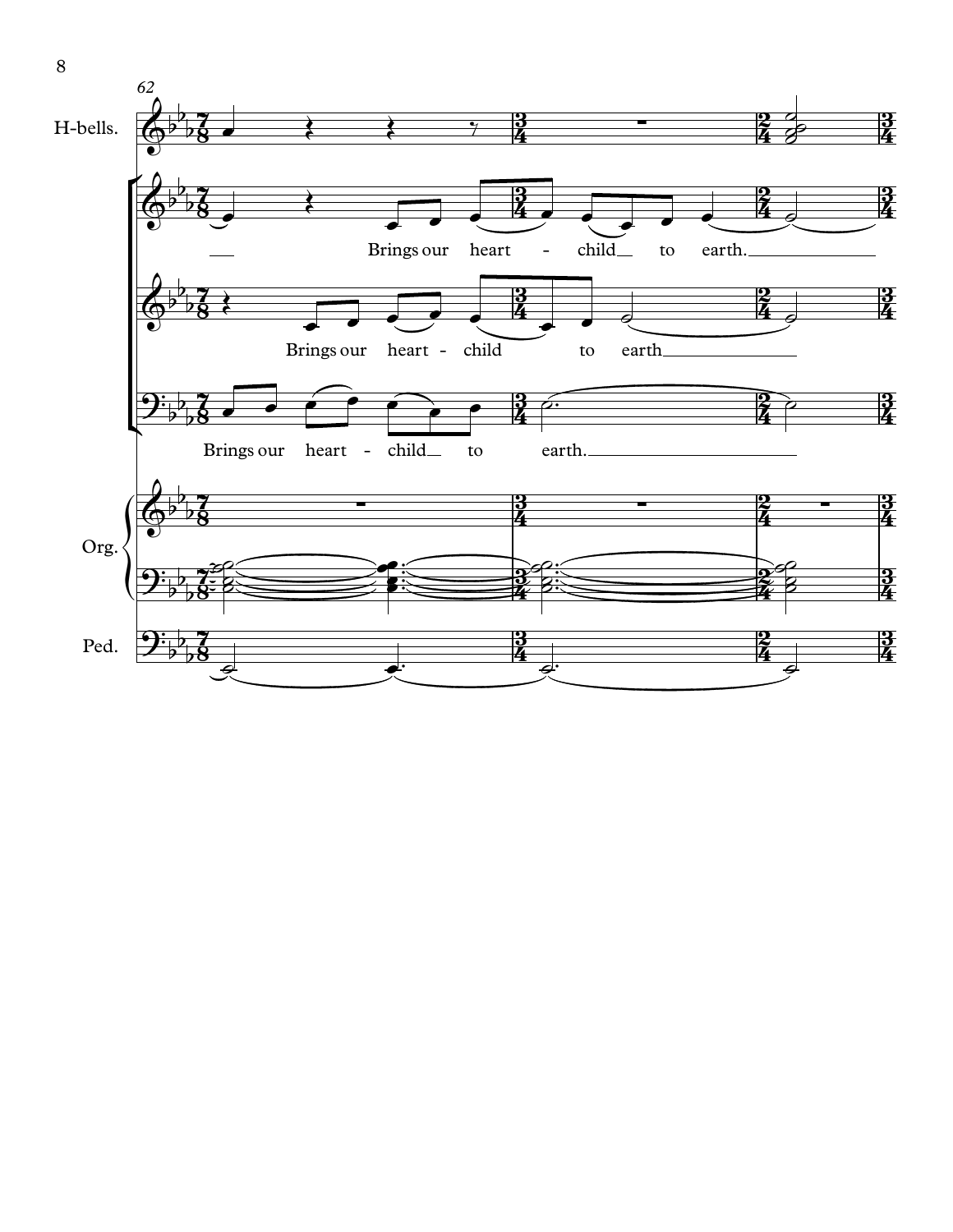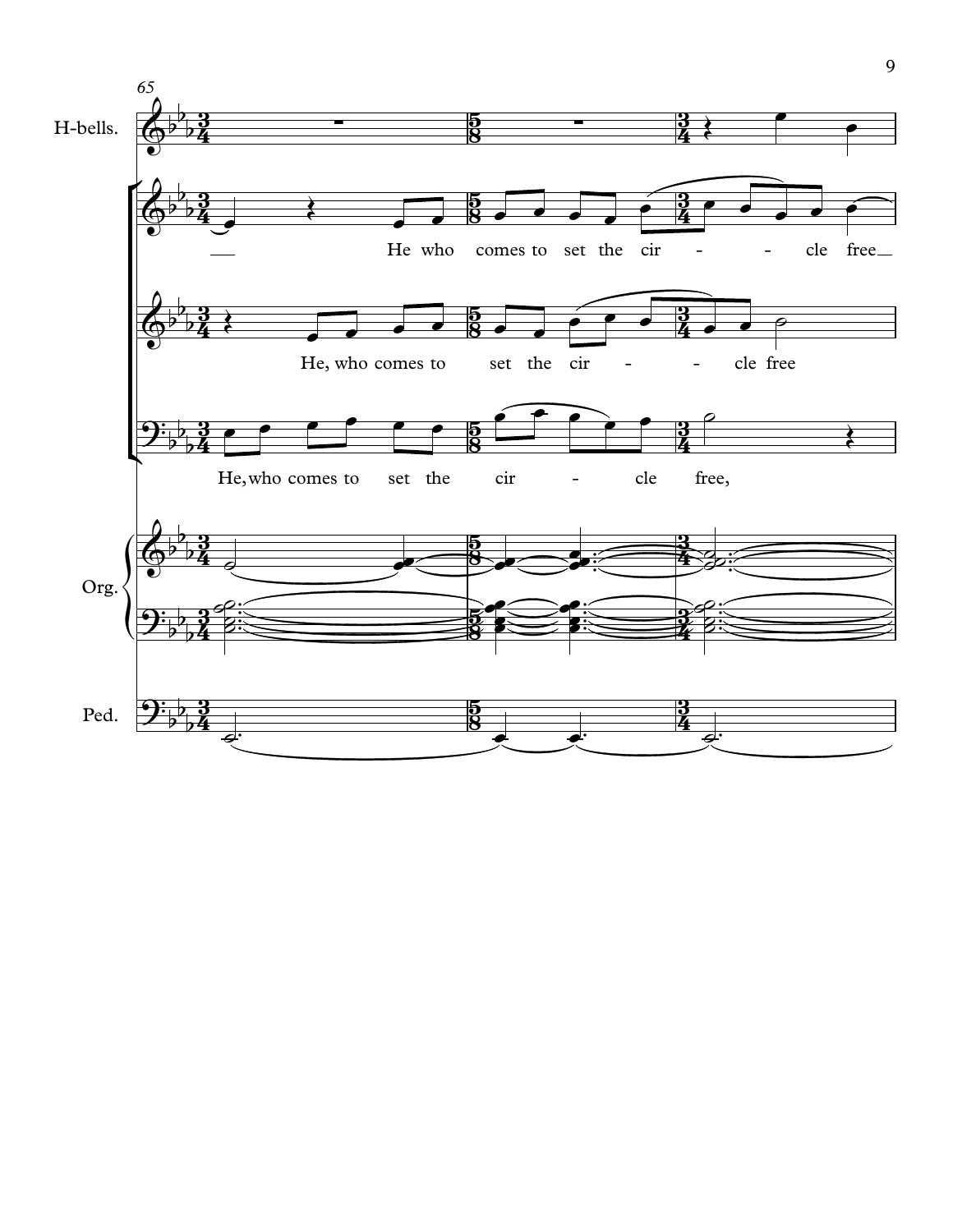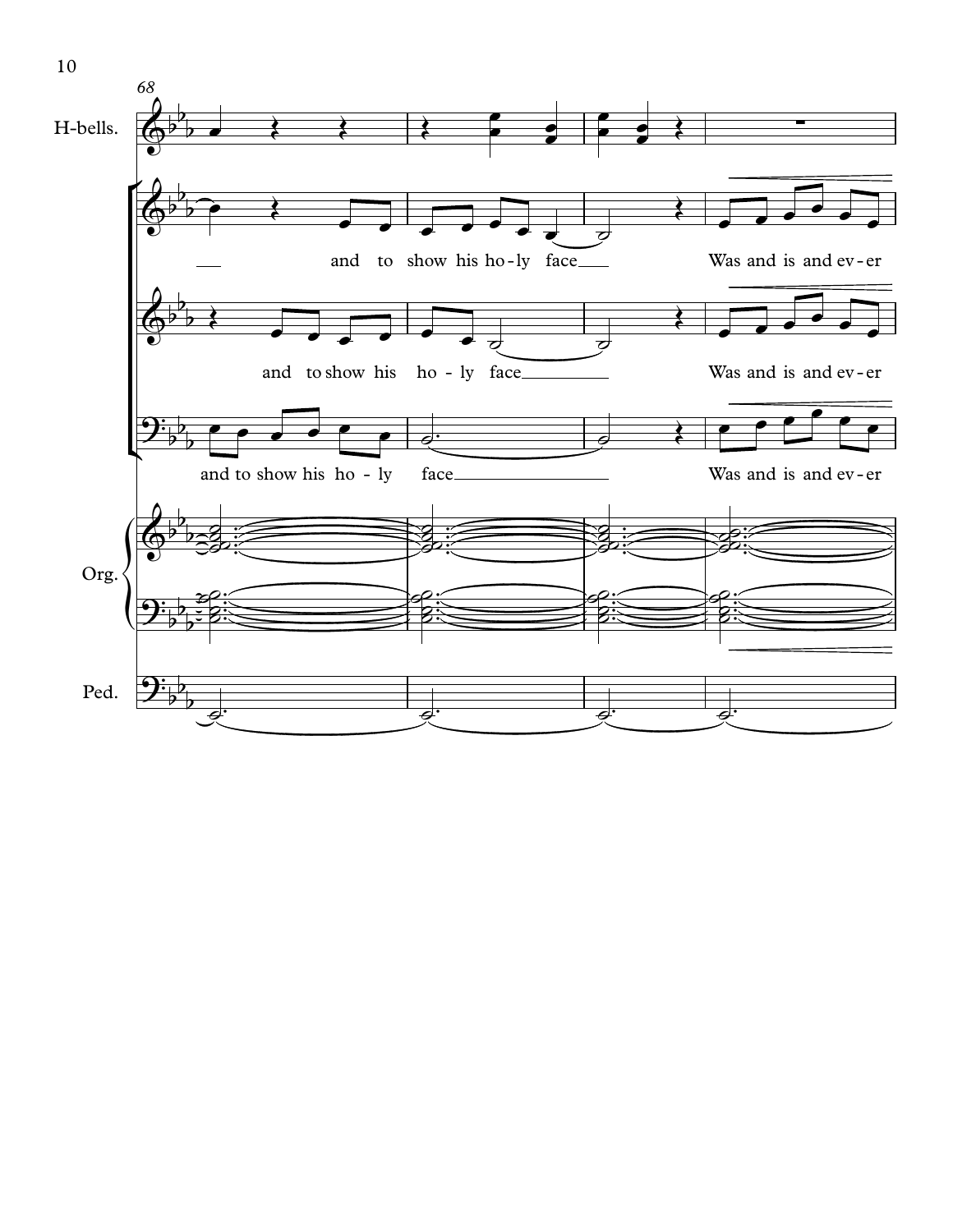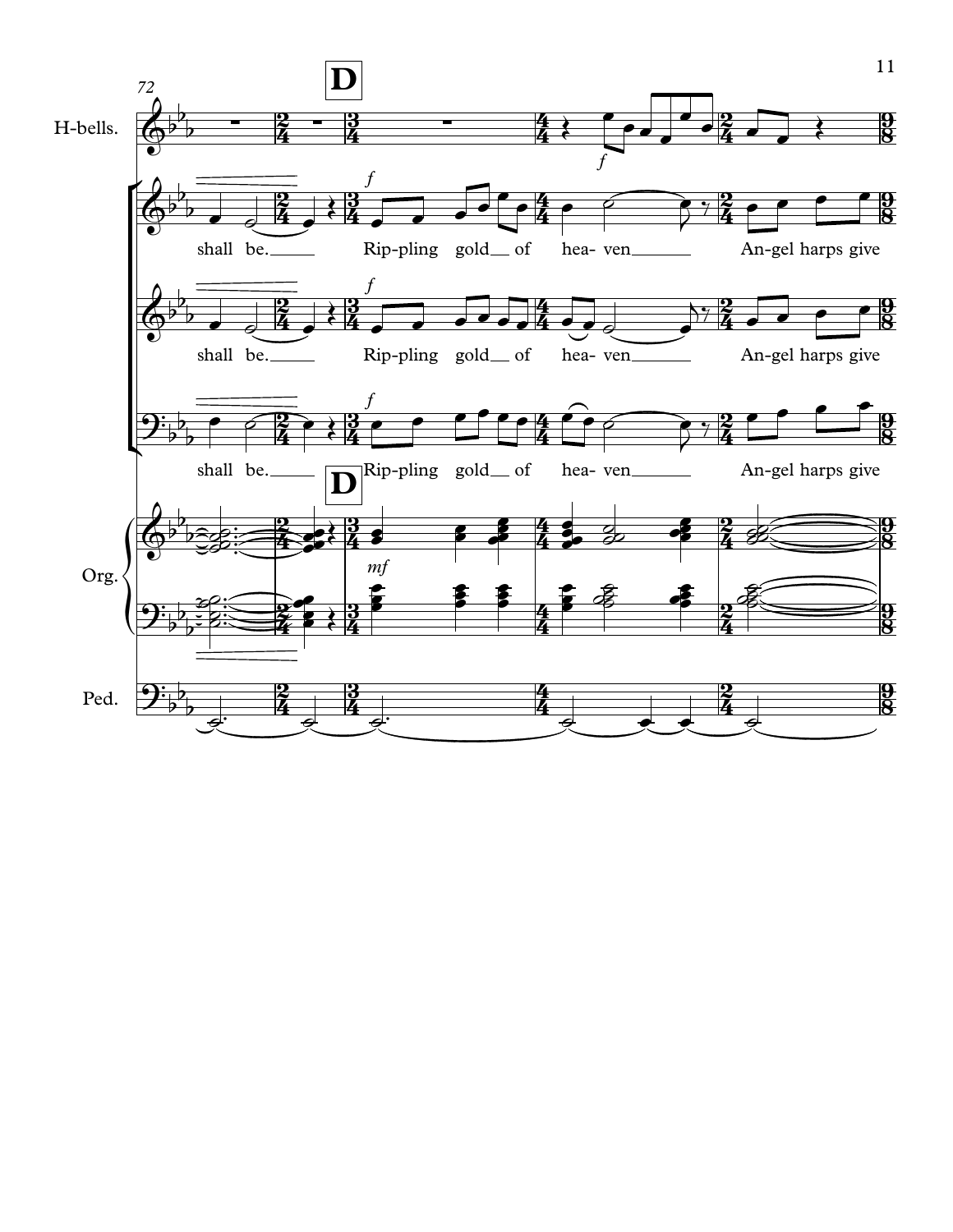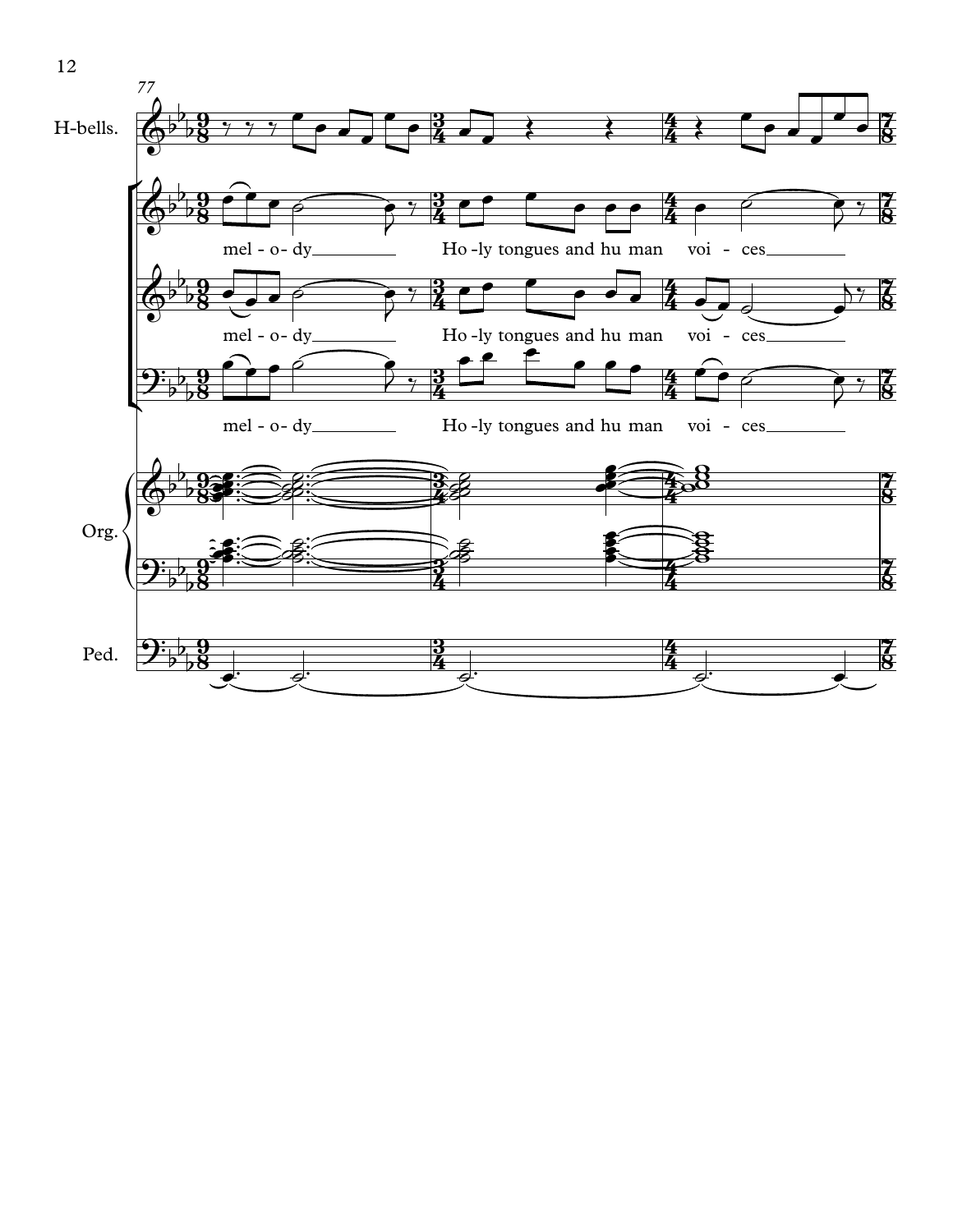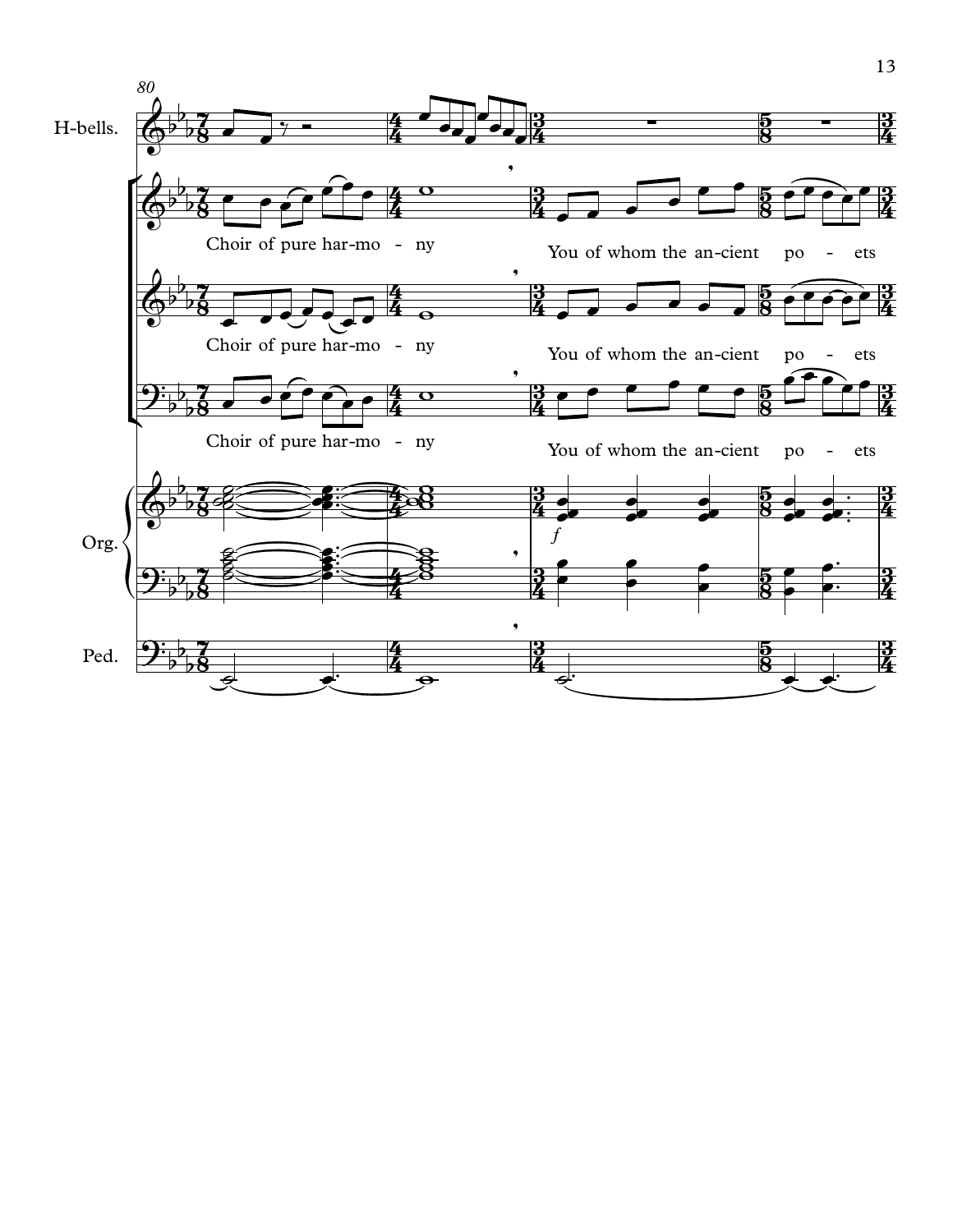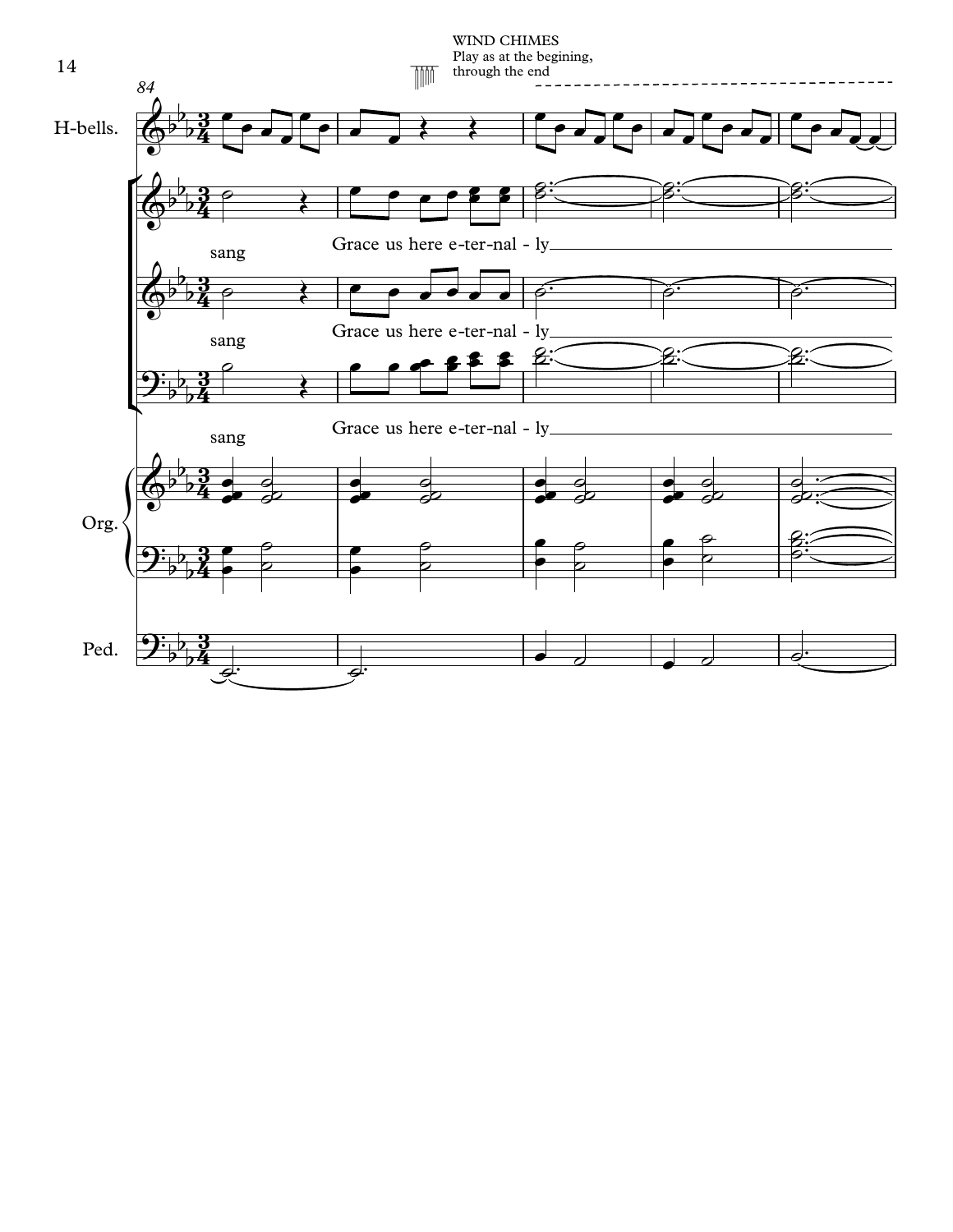